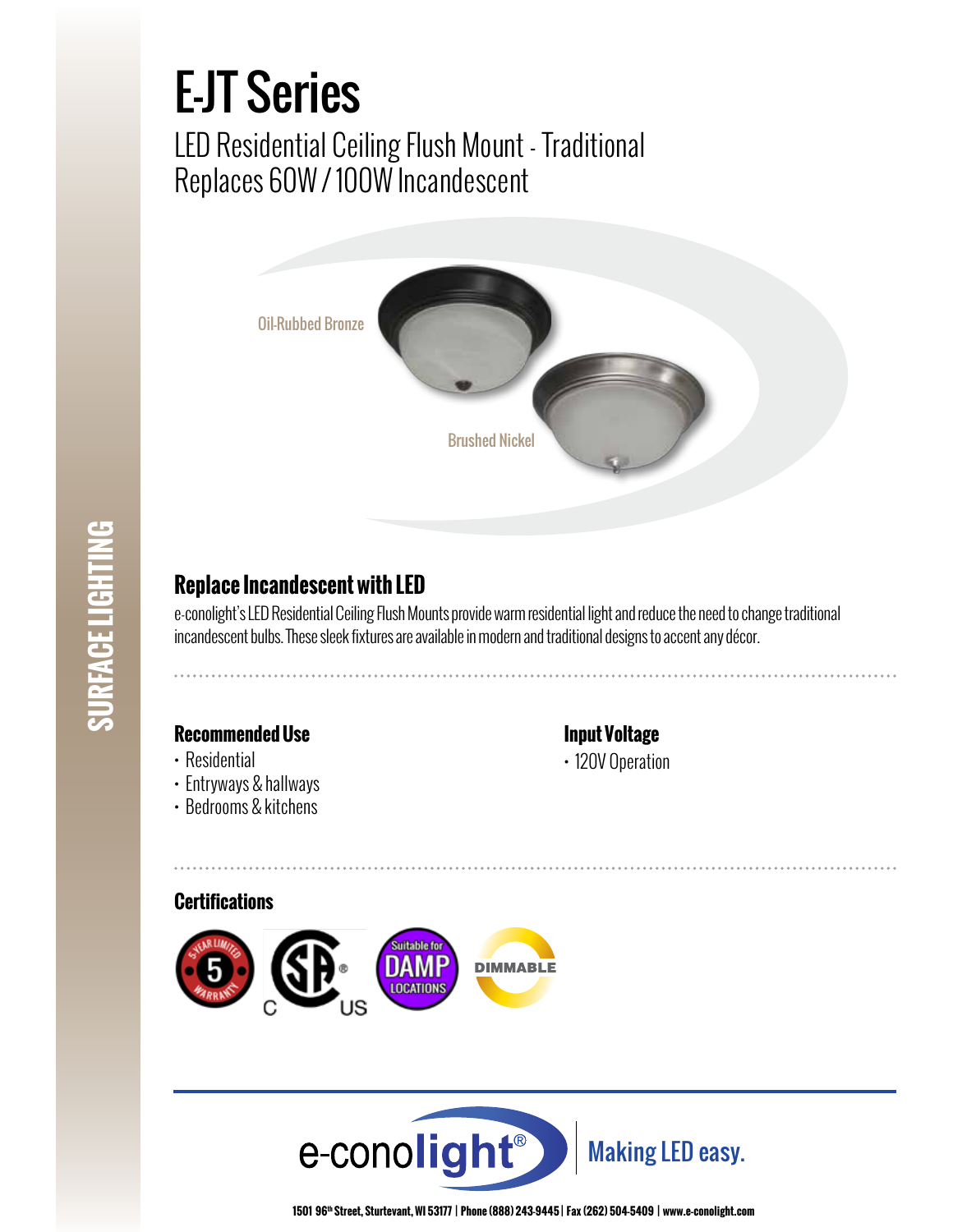

#### **DIMENSIONS PRODUCT WEIGHT MOUNTING HEIGHT SPACING** 6-1/4" <sup>H</sup> x 11-2/5" Dia (15W) 2.64 lbs. Ceiling height but no more than 10 to 12 feet ––– 5-1/8" **H** x 13-2/5" **Dia** (23W) 3.30lbs.

#### Fixture Specifications

| <b>HOUSING</b>          | Durable steel housing<br>Available in brushed nickel or oil-rubbed bronze finish |
|-------------------------|----------------------------------------------------------------------------------|
| <b>TENS</b><br>ASSEMBLY | Frosted glass lens                                                               |
| <b>MOUNTING</b>         | Surface mounts to 3"and 4" octagonal junction boxes                              |

#### Electrical Performance

| <b>OPERATING</b><br><b>MINIMUM</b> | <b>LIFESPAN</b><br>$L_{\rm m}$ AT 25°C (77°F)         | <b>POWER</b><br><b>FACTOR</b> | <b>TOTAL HARMONIC</b><br><b>DISTORTION</b> | <b>DIMMABLE</b> |
|------------------------------------|-------------------------------------------------------|-------------------------------|--------------------------------------------|-----------------|
| $-30^{\circ}$ C ( $-22^{\circ}$ F) | Estimated<br>61,000 Hours (15W)<br>58,000 Hours (23W) | >0.9                          | $\langle 20\%$                             | Yes             |
| <b>INPUT VOLTAGE</b>               | <b>120V</b>                                           | <b>208V</b>                   | <b>240V</b>                                | <b>277V</b>     |
| <b>Current Draw (Amps)</b>         | 0.12A(15W)<br>0.20A (23W)                             |                               |                                            |                 |

#### Warranty & Certifications

| <b>WARRANTY</b> | <b>CSALISTED</b> | nı c | <b>ENERGY STAR</b> |
|-----------------|------------------|------|--------------------|
| 5-Year Limited  | Damp Locations   | ---  | ---                |

# CORRELATED COLOR TEMPERATURE (CCT)



#### Output Specifications

| <b>SKU</b>                               | <b>LIGHT OUTPUT</b> | <b>COLOR TEMP</b><br>(See chart) | <b>POWER</b><br><b>CONSUMPTION</b> | <b>COLOR</b><br><b>ACCURACY</b> | <b>REPLACES</b>   |
|------------------------------------------|---------------------|----------------------------------|------------------------------------|---------------------------------|-------------------|
| E JTILI511N<br>(Brushed Nickel)          | 904 Lumens          | Soft White (2700K)               | <b>15W</b>                         | $\geq 80$ CRI                   | 60W Incandescent  |
| <b>EJT1L1511Z</b><br>(Oil-Rubbed Bronze) | 904 Lumens          | Soft White (2700K)               | <b>15W</b>                         | $\geq 80$ CRI                   | 60W Incandescent  |
| <b>EJT2L2311N</b><br>(Brushed Nickel)    | 1366 Lumens         | Soft White (2700K)               | 23W                                | $\geq 80$ CRI                   | 100W Incandescent |
| EJT2L2311Z<br>(Oil-Rubbed Bronze)        | 1366 Lumens         | Soft White (2700K)               | 23W                                | $\geq 80$ CRI                   | 100W Incandescent |

Due to continuous product improvement, information in this document is subject to change. Revision Date: 12/28/16

**1501 96th Street, Sturtevant, WI 53177 | Phone (888) 243-9445 | Fax (262) 504-5409 | www.e–conolight.com**